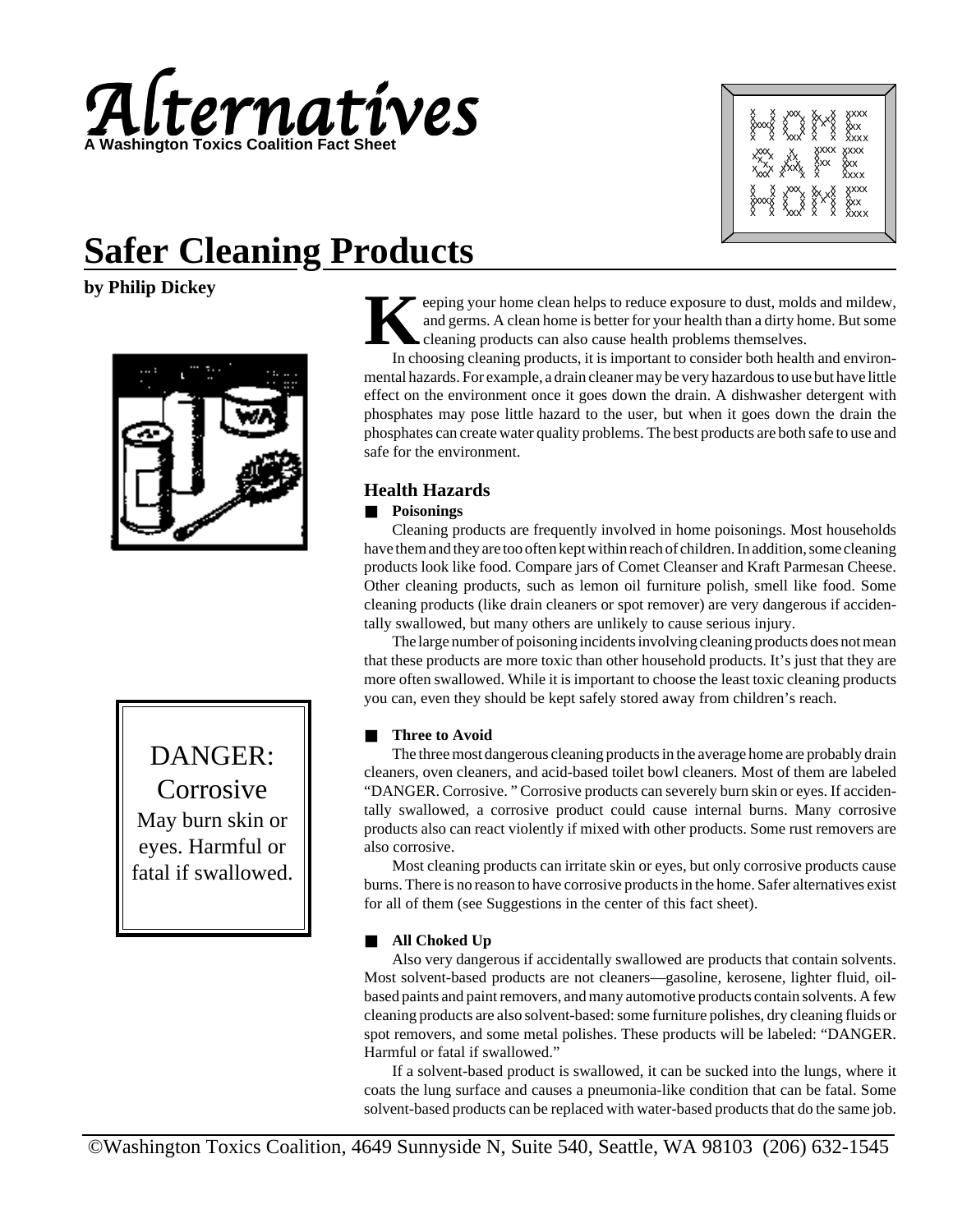#### ■ **Bleach and Ammonia Don't Mix**

One of the most common home accidents is the mixing of products containing chlorine bleach with those containing ammonia. A chemical reaction occurs, and a gas called "chloramine" is produced. Chloramine gas is highly irritating to the lungs, and causes coughing and choking. Chlorine bleach also produces dangerous chlorine gas if mixed with an acid product like a toilet bowl cleaner or rust remover.

The most common household chemicals containing bleach or ammonia are chlorine laundry bleach and household ammonia. Chlorine bleach is also found in automatic dishwasher detergents, mildew stain removers, and some bath and toilet cleaners. Ammonia is found in glass cleaners, metal cleaners, and dishwashing liquids. Check product labels for warnings against mixing products together. There are many effective cleaners that do not contain bleach or ammonia.

#### ■ **Breathe Easy**

Products containing bleach or ammonia are usually recognizable by their strong odors. Bleach and ammonia are highly irritating to the lungs. They should not be used by people with asthma or with chronic lung or heart problems. Sometimes manufacturers cover up the strong odors of these products with a lemon or "fresh" scent. This is a bad idea because the unpleasant odor is a warning signal that the product is harmful to breathe.

Also hazardous to inhale are solvent-based spot removers. Used with poor ventilation they could cause health problems, and any use reduces indoor air quality.

Although fragrances are not usually considered toxic in the amounts found in cleaning products, many people cannot tolerate fragrances in air fresheners, perfumes, fabric softeners, and cleaning products. Some products are now available without fragrances for those who prefer them. Air fresheners should not be needed. It's better to find sources of unpleasant odor and remove them. You can also "freshen" air by opening windows to bring in cleaner outside air.

## **Environmental Hazards**

#### ■ **Phosphates**

Phosphates are minerals that act as water softeners. Although they are very effective cleaners, phosphates also act as fertilizers. When cleaning products go down the drain, phosphates can be discharged into a river, lake, estuary, or ocean. In lakes and rivers especially, phosphates cause a rapid growth of algae, resulting in pollution of the water. Phosphates can be removed during wastewater treatment by the addition of special chemicals, but the process is expensive. Many states, including Washington, have banned phosphates from household laundry detergents and some other cleaning products.

Automatic dishwasher detergents are usually exempt from phosphate restrictions, and most major brands contain phosphates, but some phosphate-free alternatives are available (see Suggestions at the right). Hand dishwashing liquids do not contain phosphates.

## ■ **Petroleum-based Ingredients**

The key ingredients in most cleaners are the detergents themselves, called surfactants. Most surfactants are petroleum-based. Some products advertise ingredients made from coconut or other vegetable oils. Although it is possible to make some kinds of surfactants entirely without petroleum, most surfactants, even those that claim to be made from vegetable sources, are at least partially petroleum-based. The primary advantage of vegetable oils is that they are renewable resources. Petroleum is a limited resource whose extraction and refining produce pollution. This pollution may be partially offset by pesticide use and other impacts of producing vegetable oils. Driving a long distance in your car to get petroleum-free products could cancel any advantage they offer.

## **Some Suggestions for Safer Products**

## **Dishwasher detergent**

Bi-O-Kleen (PC\*); Life Tree (PC\*); Country Save (P\*); Seventh Generation (PC\*) **\*P=no phosphate; C=no chlorine bleach**

#### **Drain cleaner**

Mechanical methods (plumber's snake, plunger, hose-end bladder); install drain screens to keep hair out; enzyme-based buildup remover or boiling water as prevention.

#### **Dusting**

Vacuum floors weekly with a powerhead vacuum; dust furniture with a damp rag; to reduce dust in the home, remove shoes at the door or use good door mats at all entrances.

## **Furniture polish**

Almond oil on unvarnished furniture; Parker's Lemon Oil; Howards Orange Oil

## **Laundry bleach\*\***

Clorox 2; Ecover; Seventh Generation; Arm & Hammer; Country Save **\*\* These bleaches do not disinfect.**

## **Oven cleaner**

Prevent spills by placing pan or foil under casseroles and pies; Easy-Off Non Caustic Formula; or use a self-cleaning oven.

#### **Scouring powder**

Bon Ami Cleanser; baking soda; Soft Scrub (get the one without bleach)

#### **Spot remover**

Enzyme presoak; stain stick; dishwashing liquid, glycerine, or water can be used on some stains. Consult reliable reference on how to use them.

## **Toilet bowl cleaner**

Bon Ami Cleanser; Toilet Duck; Ecover Toilet Cleaner; pumice stone for rust stains; clean weekly.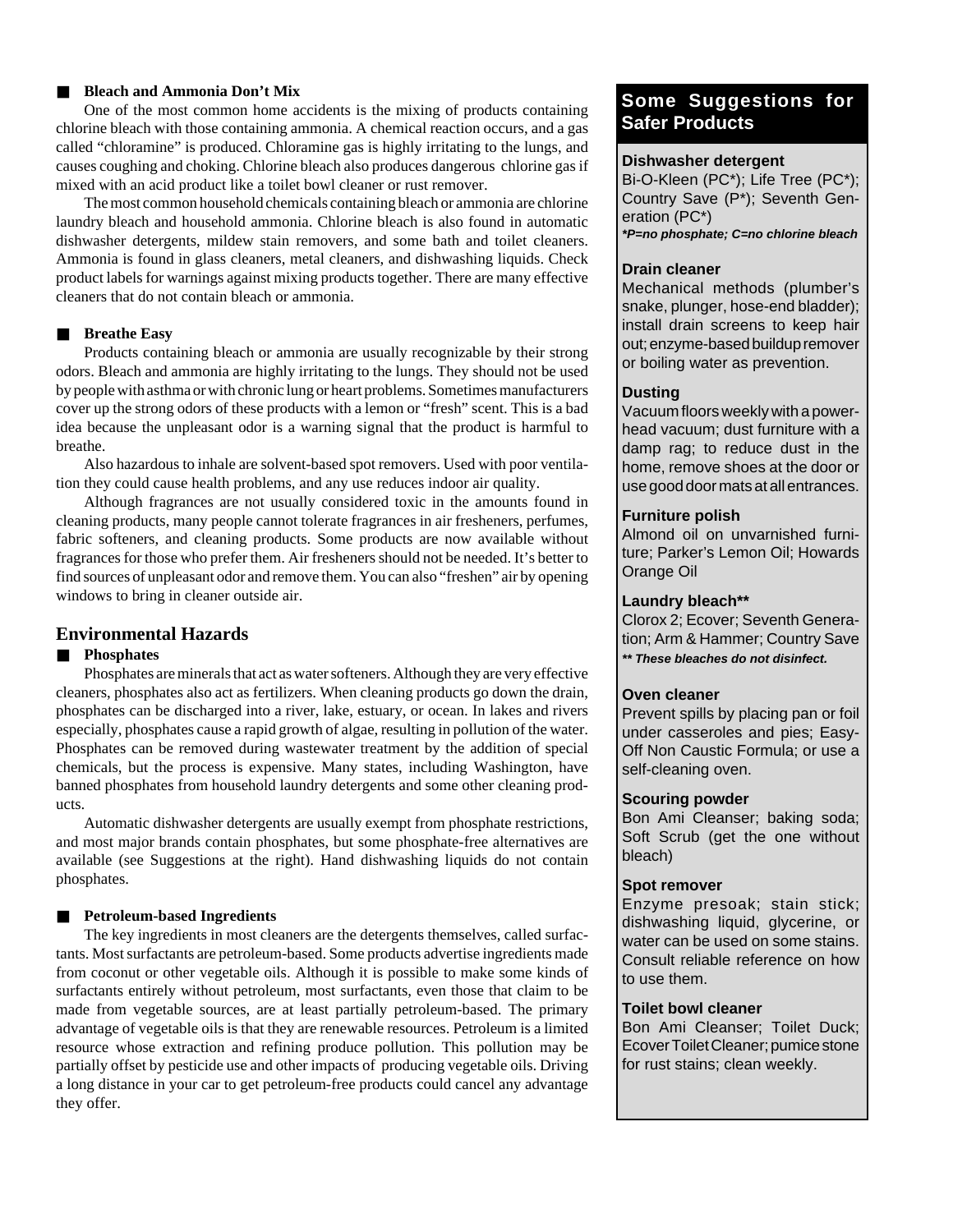## **A Few Favorite Recipes**

## **Deodorizer**

To absorb off odors in the refrigerator, keep an open box of baking soda inside, replace from time to time. To keep garbage from smelling, sprinkle a little baking soda on top layer by layer (and empty frequently!)

## **Drain cleaner**

Pouring a kettle of boiling water down the drain will often free up a slow drain, especially if the clog is greasebased. Try to direct the water only into the drain rather than onto porcelain surfaces. (Be extremely careful when carrying hot water around the house.) Many books suggest putting equal amounts of baking soda and then vinegar down the drain first and letting them bubble to loosen clogs before pouring the hot water in. This may help in some cases but is not always effective.

## **Scouring powder**

Sprinkle a little baking powder on a damp sponge and use as you would any scouring powder on kitchen counters, appliances, sinks, bathtubs, etc. For tough dirt, a couple of drops of liquid soap (without antimicrobial) will add cleaning power.

## **Window cleaner**

Vinegar (1/4 cup in quart of warm water); use lint free rag and squeegie dry.

## **Cleaning with Baking Soda**

Baking soda has many uses besides baking. It absorbs odors, neutralizes acids, and provides mild abrasion. For additional ideas, visit http://www.armhammer.com/ myhome/

## ■ **Biodegradability**

Many ingredients in cleaning products are toxic to fish and other animals that live in the water. After you use a cleaning product and wash it down the kitchen sink, most of these ingredients should break down into harmless substances during waste treatment. Actually, most modern cleaning products are designed to biodegrade relatively quickly. Are products advertised as biodegradable any better for the environment than those that don't make such a claim? Probably not. There really isn't any reliable way for you as a consumer to evaluate the biodegradability of a product.

Surfactants made from vegetable oil are not necessarily more biodegradable than those made from petroleum. However, there is one type of petroleum-based surfactant sometimes used in cleaning products that has rather poor biodegradability. It is called nonylphenol ethoxylate. You will rarely see this ingredient listed on cleaners, even if it is present. But if you do see it listed, you might want to avoid the product. Nonylphenol ethoxylates, and their relatives octylphenol ethoxylates, are widely used in hair colors, shampoos, and hair styling aids. They are often identified as nonoxynol or octoxynol. Nonoxynol-9 is also commonly used as a spermicide.

## ■ The Chlorine Issue

The use of chlorine compounds in consumer products usually does not justify the risks involved. Particularly dangerous are compounds called organochlorines, which are generally toxic and persistent in the environment. To my knowledge, few household cleaners sold today contain organochlorines as ingredients.

Many household cleaners do contain chlorine bleach. Chlorine bleach, or sodium hypochlorite, is not an organochlorine. It is hazardous, however, because it is reactive and a lung and eye irritant. Products containing chlorine bleach usually contain trace amounts of organochlorines that cause cancer in animals and are expected to do so in humans. Small amounts of organochlorines are also formed whenever chlorine bleach is used, although most of the bleach does break down into salt water.

So, should you give up your chlorine bleach? Not necessarily, but responsible use of bleach means minimal use. Other types of bleach are available that are a bit less hazardous, but none of them can be used to disinfect. (For more information on disinfectants, see our companion fact sheet entitled *Antimicrobials, Who Needs Them?*) It makes sense to avoid cleaning products with chlorine bleach in them. They make it hard to limit your chlorine use. Disinfection, if needed, can be done separately.

## **Buying Safer**

## ■ **Reading Labels**

You can learn something about the hazards of a cleaning product by reading the label. Product labels contain a signal word, such as CAUTION, WARNING, or DANGER. Typically, products labeled DANGER or POISON are the most hazardous. Those labeled CAUTION or WARNING pose a medium hazard. Products with no signal word are not considered hazardous by the federal government. This does not mean that they are entirely free of hazardous chemical ingredients, but the amounts are considered too low to be of concern. Most cleaning products are labeled CAUTION because they are skin or eye irritants, but you will find the DANGER label on drain cleaners, oven cleaners, toilet cleaners, rust removers, furniture polishes, metal cleaners, and some other solvent-based products.

Near the signal word will be a phrase that describes the nature of the hazard, such as "causes burns on contact," vapors harmful," or "extremely flammable." Learn to recognize these phrases and take them seriously. On the side or the back of the package you may find additional information on how to use the product. This information can help you avoid injury. If you are not comfortable with the hazard described on the label, buy another product instead.